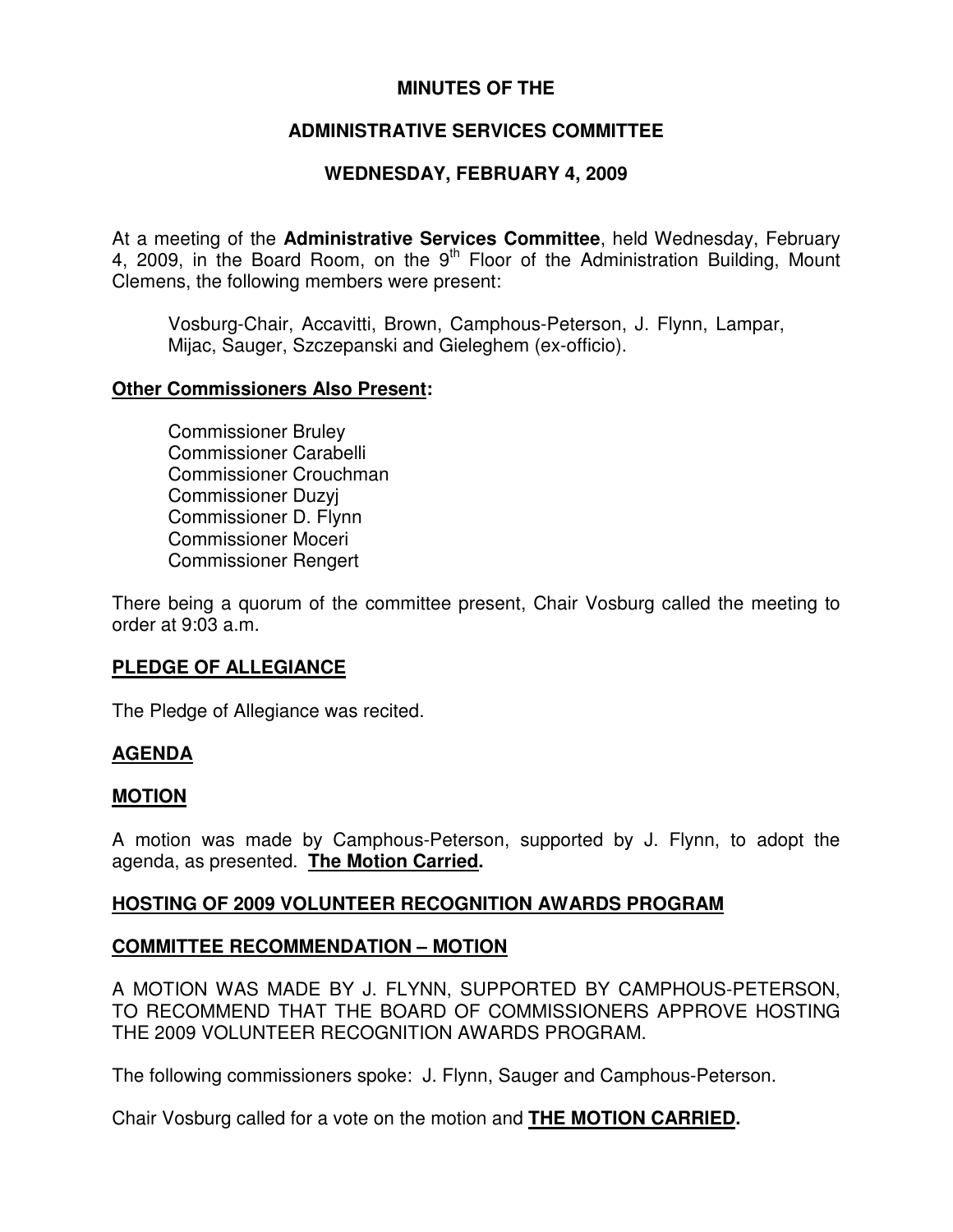## **PARTICIPATION IN MACOMB COUNTY CLOSE-UP STUDENT GOVERNMENT DAY**

### **COMMITTEE RECOMMENDATION – MOTION**

A MOTION WAS MADE BY J. FLYNN, SUPPORTED BY CAMPHOUS-PETERSON, TO RECOMMEND THAT THE BOARD OF COMMISSIONERS APPROVE PARTICIPATION IN MACOMB COUNTY CLOSE-UP STUDENT GOVERNMENT DAY.

The following commissioner spoke: J. Flynn.

Chair Vosburg called for a vote on the motion and **THE MOTION CARRIED.**

### **POSTING OF PODCASTS OF BOARD OF COMMISSIONER COMMITTEE MEETINGS ON WEBSITE**

#### **COMMITTEE RECOMMENDATION – MOTION**

A MOTION WAS MADE BY BROWN, SUPPORTED BY ACCAVITTI, TO RECOMMEND THAT THE BOARD OF COMMISSIONERS APPROVE POSTING PODCASTS OF BOARD OF COMMISSIONERS COMMITTEE MEETINGS ON THE BOARD OF COMMISSIONERS WEBSITE.

The following commissioners spoke: Brown, Camphous-Peterson and J. Flynn.

Chair Vosburg called for a vote on the motion and **THE MOTION CARRIED.**

## **FORMATION OF WORK GROUP RE: VIDEO TAPING FULL BOARD MEETINGS**

#### **COMMITTEE RECOMMENDATION – MOTION**

A MOTION WAS MADE BY BROWN, SUPPORTED BY VOSBURG, TO RECOMMEND THAT THE BOARD OF COMMISSIONERS APPROVE FORMATION OF A WORK GROUP TO BEGIN PRELIMINARY DISCUSSION OF VIDEO TAPING FULL BOARD AND COMMITTEE MEETINGS.

The following commissioners spoke: Sauger, Mijac, J. Flynn, Szczepanski, Carabelli and Brown.

Chair Vosburg called for a vote on the motion and **THE MOTION CARRIED.**

## **PURCHASE OF LAPTOP FOR REGISTER OF DEEDS AND WIRELESS NETWORKING CARD AND BLUETOOTH CARD FOR CLERK'S CURRENT LAPTOP**

#### **MOTION**

A motion was made by Szczepanski, supported by J. Flynn, to approve and forward to the Budget Committee authorization for the County Clerk/Register of Deeds to purchase